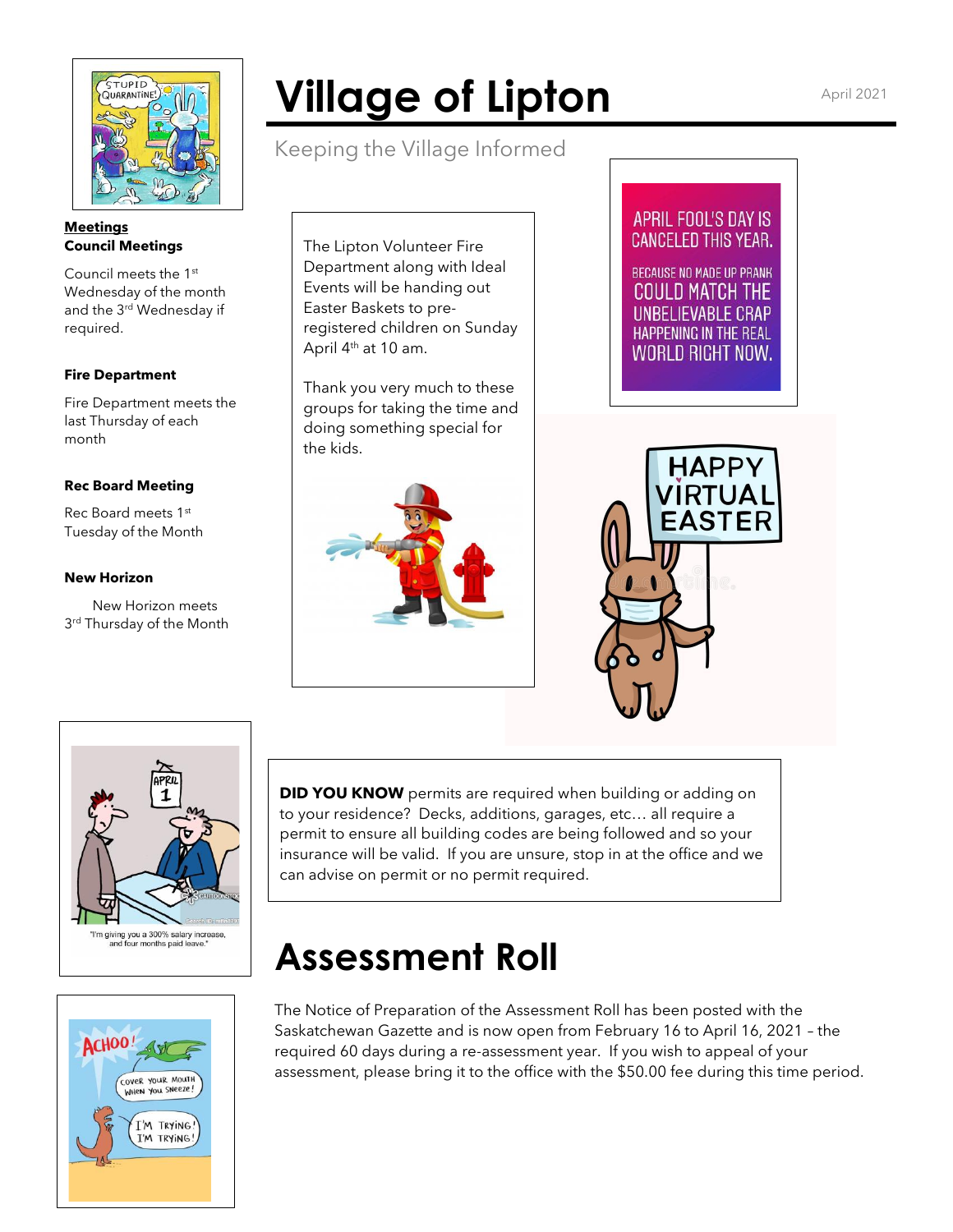

The Village Office will be receiving a box for drop off so you can recycle your batteries and cell phones. Feel free to stop by the office and drop these off!

Drop off must be during business hours.

Car batteries are **not** included in this recycle drop location.

# **Fort Qu'Appelle RCMP remind the public of ATV Laws**

Spring is near and the Fort Qu'Appelle RCMP would like to remind the public about laws associated with the All-Terrain Vehicles Act. ATVs include quads, dirt bikes and off-road utility vehicles. To operate an ATV in any public areas, a person must be at least 16 years old, and hold a valid driver's license. (Those between 12 and 15 can operate while supervised by someone who has a valid license or passed an approved ATV training course.)

ATVs can be operated on Crown land or highway right-of-way's, such as ditches. They cannot be operated on any street, road or highway, or for crossing a bridge, unless it is authorized by permission of the land owner.

It is illegal to operate an ATV while impaired by alcohol or drugs, even when doing so on private land.

# **ATV Fines**

Operate an ATV without a driver's license **\$150** Operate an ATV without landowner's permission **\$80** Exceed a reasonable and safe speed **\$150** Operate an ATV with a passenger unless the ATV was designed to carry a passenger **\$90** Fail to immediately stop ATV on request of peace officer **\$90** Fail to wear helmet and eye protection **\$100** Operate an ATV on the travelled portion of a highway without authorization **\$150**



# **Wild life conflicts**

There have been reports of wild life strolling through town and it has caused some concern. While we understand how this can be concerning, we have to realize they will tend to do so BUT we do have some tips to remove the temptation:

- 1. Coyotes and fox will go after your pets. To keep them safe please keep all pets in your homes and in your own yards. If they are roaming, they are far more likely to run into these characters and not returning home safely.
- 2. Garbage needs to be bagged and in the proper receptacle. If garbage is loose, it will attract rodents and wild life looking for a quick lunch.



3. DO NOT FEED THEM! Funny but this does happen. Do not feed the wild life as they will tell a friend and they will tell a friend and before you know it you have a party of animals in your yard as well as the neighbors.

4. Prevent access to areas where they will take up residence. Seal cracks, decks, porches and sheds. This will remove denning and nesting risk.

These are some suggestions but in essence a clean yard, animals contained and not feeding them will greatly reduce the risk of unwanted wildlife.

They are our neighbors and we do need to co-exist.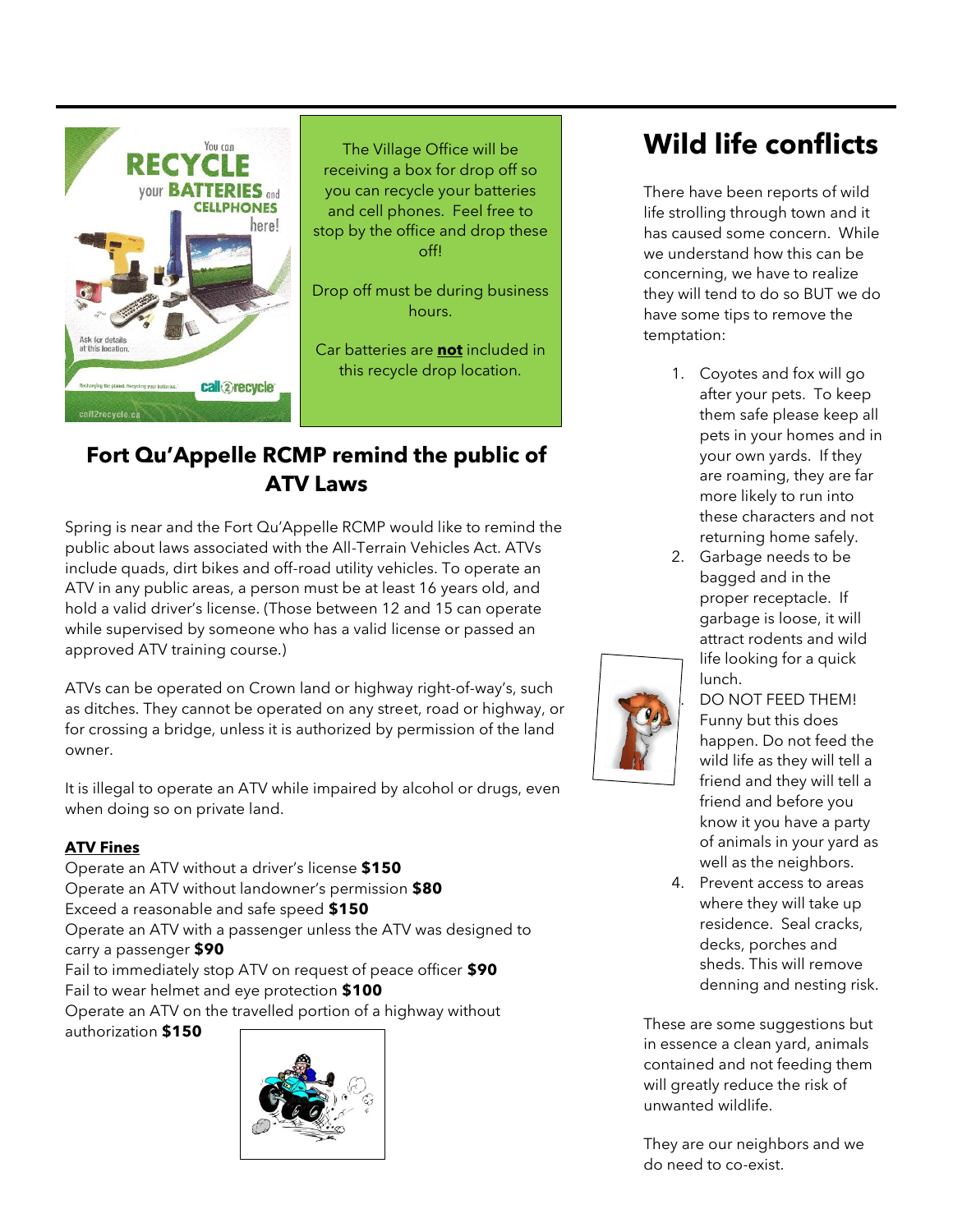

# **Street Sweeping**

Street Sweeping will be occurring VERY soon. Sweeping the streets helps keep the streets clean for walking, removes debris so it does not end up in our drainage and sewer systems and helps keep things clean so rain water flows away faster. We are asking that residents please keep their vehicles off the streets if you see the sweeper headed your way. We will do our best to keep the residents informed as to where we will be and when but this is not always an option. The best way to help us out to remove any vehicles that are in the way of cleaning areas or drains.

A safe place for those struggling with life's suffering. If you are having a rough time and need someone to speak to; All are welcome; Grief; Loss; Depression; Health; Addiction. All is anonymous.

"---------------"--------------"-----------"-----------"-----------"----------"

#### **Contact:**

Guy - 306-281-2369

Node - 306-231-7591

**HAUL-R DA** 

**GRAND FINALE Sunday May 30, 2021** 

"---------------"--------------"-----------"-----------"-----------"----------"

The Free Haul-R Daze program has come to an end

The last day will be: **Sunday, May 30, 2021** Doors open 8:00 a.m. to 5:00 p.m.

#### This program is exclusively for the residents of our Member Municipalities

Free tipping fee regulations:

- . One free load per household
- · Load size:
- . Cars, vans, pick-up trucks or utility trailers up to 4' x 8' or 2.5 cu vards
- . Will be for HOUSEHOLD residential refuse only, NOT commercial refuse · Used oil, antifreeze, filters and containers will be free as usual
- Not included:
	- Paint (even empty cans), small appliances and electronics need to go to SARCAN
	- . Tires, fluorescent light bulbs and railroad ties will be charged the regular load charge fees
	- . Appliances with freon will be charged \$10 for freon removal.

#### All North Valley Waste regulations will apply:

Loads must be secure to prevent littering during the trip to the landfill ads must be sorted in

Metal, clean wood, compost, household garbage, recycling, etc.



.<br>A safe place for those struggling with life's<br>uffering, that we may not be dependent or<br>ur dysfunctional behaviours, compulsions, c

Contact Cuy: 306.281.2369 or Node: 306.231.7591

**Free Haul-R-Daze has officially come to an end.**

**Sunday, May 30, 2021 will be the last day and is EXCLUSIVELY for the residents of MEMBER MUNICIPALITIES!**

**One free load per household.**

**House hold residential refuse only.**

**NOT commercial refuse.**

**Please see poster for full rules.**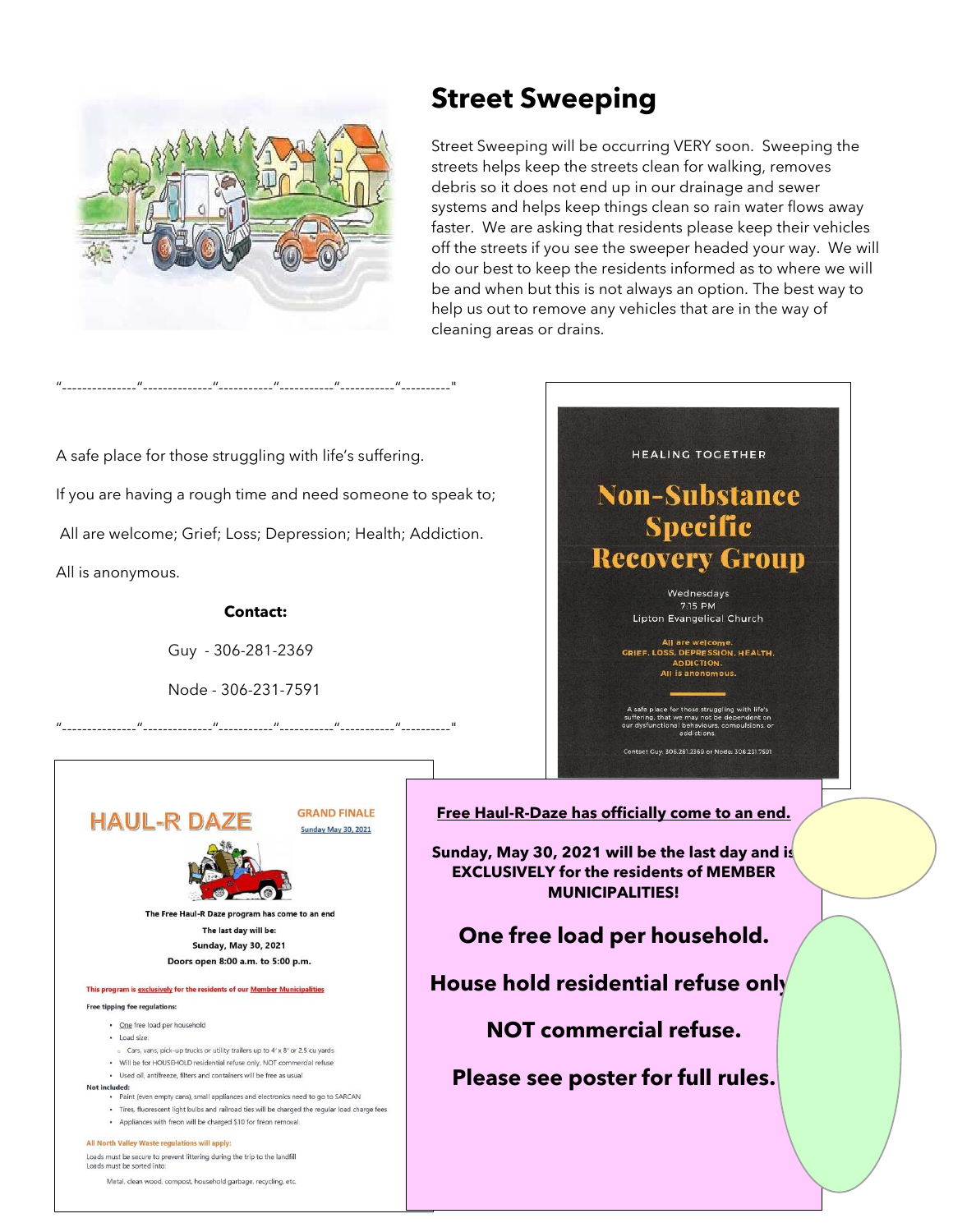**The Village of Lipton P.O. Box 216 201 Main Street Lipton, SK S0G 3B0 Ph: 306-336-2505 Fax: 306-336-0508 Email: [lipton@sasktel.net](mailto:lipton@sasktel.net)**

**If you would like to see your event, notice or group activity listed within our Newsletter or added to the calendar please contact the office by the 27 th of the previous month so we will have time to add it before the release date.**

**"----------"----------"**

Don't forget to register your animals at the office! A registered animal is one that is easier to return to the owner if we have record and can match up tags.



**MARK YOUR CALENDAR UPCOMING EVENTS AT THE LIPTON SENIOR CENTRE!!!** (Please Pre-register for each event...Joye 306-331-9225)

> Wednesday, March 31st ..... 2 PM **Guest speaker - Guy Scholz** Three time Canadian Best Selling Author. **National Award Winning Journalist. USA National Arena Curling Champion.**

Sunday, April 11<sup>th</sup> ...... 11 AM-1 PM **LUNCH** ....... Homemade Soup, Sandwiches, Dessert, Coffee/Tea \$12

Tuesday, April 27th ...... 4 PM-6 PM **SUPPER** ......... Perogies, Chicken, Veggie, Salad, Bun, Dessert ADULTS - \$15 / 10 and UNDER - \$7/ PRESCHOOL - FREE **CURB SIDE PICKUP for Supp** Spansared by Lipton New Karizan

 $COVID-19$  Rules  $Q_{pp}l_{\phi}$ 

# **Fun Facts:**

- 1. The only letter that doesn't appear on the periodic table is J.
- 2. Easter is celebrated on the Sunday after the full moon following March 21st .
- 3. Llamas can be used as guards against coyote attacks on sheep herds. Studies have proven that just one guard llama is an effective protector and can even kill the attacking coyotes.
- 4. Both of the drummers from Queen and Duran Duran had the same name – Roger Taylor.
- 5. There is a company in the U.K. that offers "being hungover" as a valid reason for calling off work. They are allotted four hungover days per year.
- 6. A bolt of lightning can reach 53,540 degrees Fahrenheit. That's 5 times hotter than the surface of the sun, which is 10,340 degrees Fahrenheit.
- 7. There is a village in Russia called Tsovkra where every resident can tightrope walk. It is a tradition that dates back over 100 years but no one knows how it started.
- 8. There's a bar in Yukon that serves a "Sourtoe cocktail". It consists of a shot of whisky with a human toe floating in the glass. An estimated 60,000 people have had it.
- 9. On one slow news day of April 18, 1930, a BBC radio announcer blatantly said "there is no news".
- 10. Bees actually have knees. The expression comes from the fact that they store large build-ups of pollen in hairy baskets on their knees.

Let us be thankful for the fools. But for them the rest of us could not succeed. ~Mark Twain~

#### SUMMER EMPLOYMENT OPPORTUNITY

**VILLAGE OF LIPTON IS NOW ACCEPTING APPLICATIONS FOR** 

STUDENT SUMMER EMPLOYMENT **JULY 5 TO AUGUST 27** 

APPLICANTS MUST BE RETURNING TO SCHOOL FULL TIME IN FALL 2021

8 Weeks - 32-40 Hours/Week

Please submit resume to Village Office from 8-5 pm Or email lipton@sasktel.net

APPLICATION DEADLINE: May 28th, 2021; 4:00 PM

Are a student that wants to work over the summer? Give us a shout! We have many opportunities waiting for the right student to apply. We are fun to work with and you get some great experience while earning some much-desired cash.

See you soon with your resume in your hand! Remember, you must be an active student to qualify.